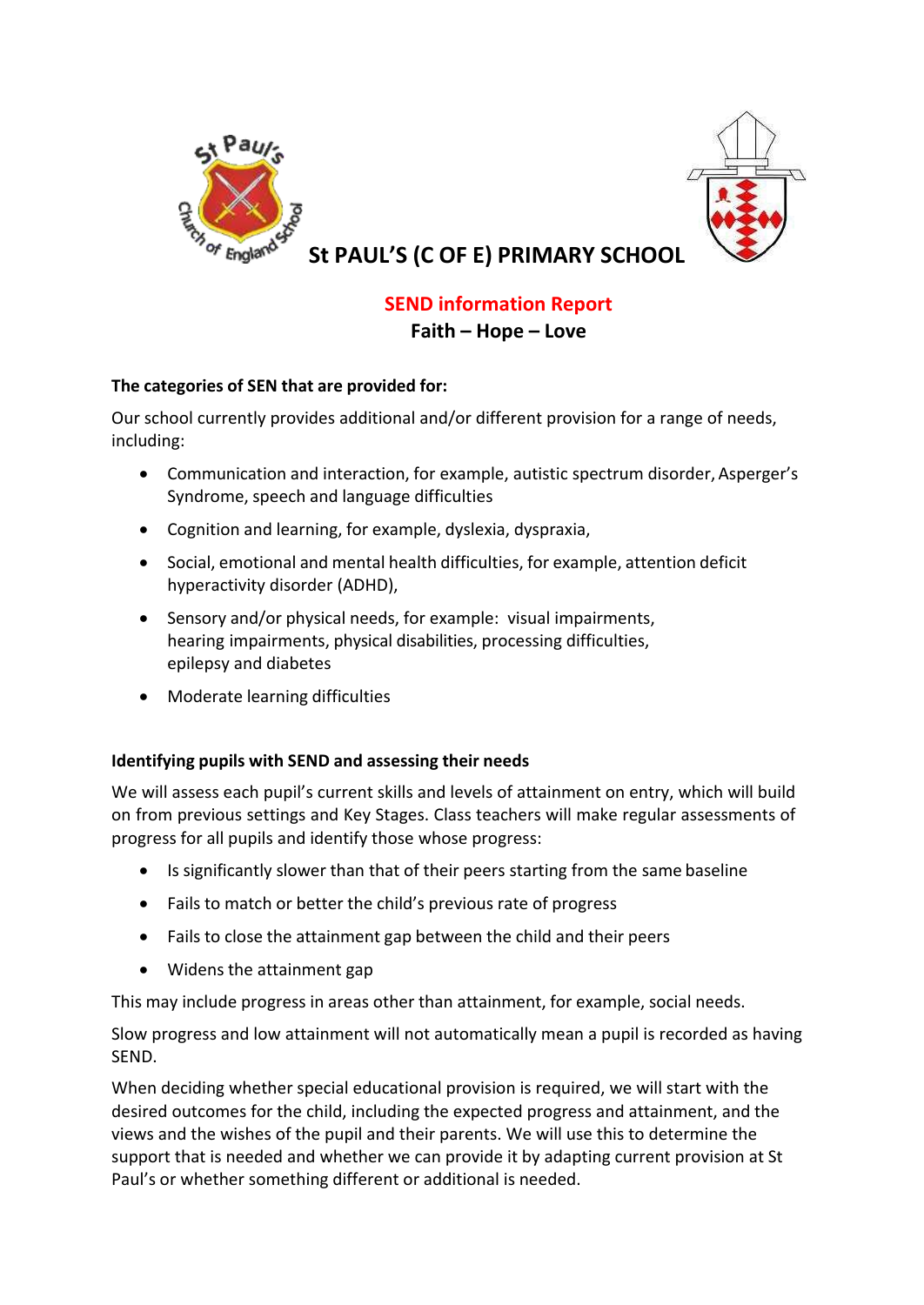## **Consulting and involving pupils and parents**

We will have an early discussion with the pupil and their parents when identifying whether they need special educational provision. These conversations will make sure that:

- Everyone develops a good understanding of the pupil's areas of strength and difficulty
- We take into account the parents' concerns
- Everyone understands the agreed outcomes sought for the child
- Everyone is clear on what the next steps are

Notes of these early discussions will be added to the pupil's record and given to their parents.

We will formally notify parents when it is decided that a pupil will receive SEND support.

## **Assessing and reviewing pupils' progress towards outcomes**

We will follow the graduated approach and the four-part cycle of **assess, plan, do, review**.

The class teacher will work with the SENCo to carry out a clear analysis of the pupil's needs. This will draw on:

- The teacher's assessment and experience of the pupil
- The pupil's previous progress, attainment and behaviour
- Other teachers' assessments, where relevant
- The individual's development in comparison to their peers and national data
- The views and experience of parents
- The pupil's own views
- Advice from external support services, if relevant
- The assessment will be reviewed regularly.

All teachers and support staff who work with the pupil will be made aware of their needs, the outcomes sought, the support provided, and any teaching strategies or approaches that are required. We will regularly review the effectiveness of the support and interventions and their impact on the pupil's progress.

# **Working with other agencies**

St Paul's is supported by a number of agencies in Southwark and in the local area. These agencies use their specialist knowledge to support children, staff and parents. When a number of agencies are working with a child, they will share information at Team Around the Child (TAC) Meeting to ensure the best provision is being provided.

Agencies currently working with St Paul's:

- Educational Psychologist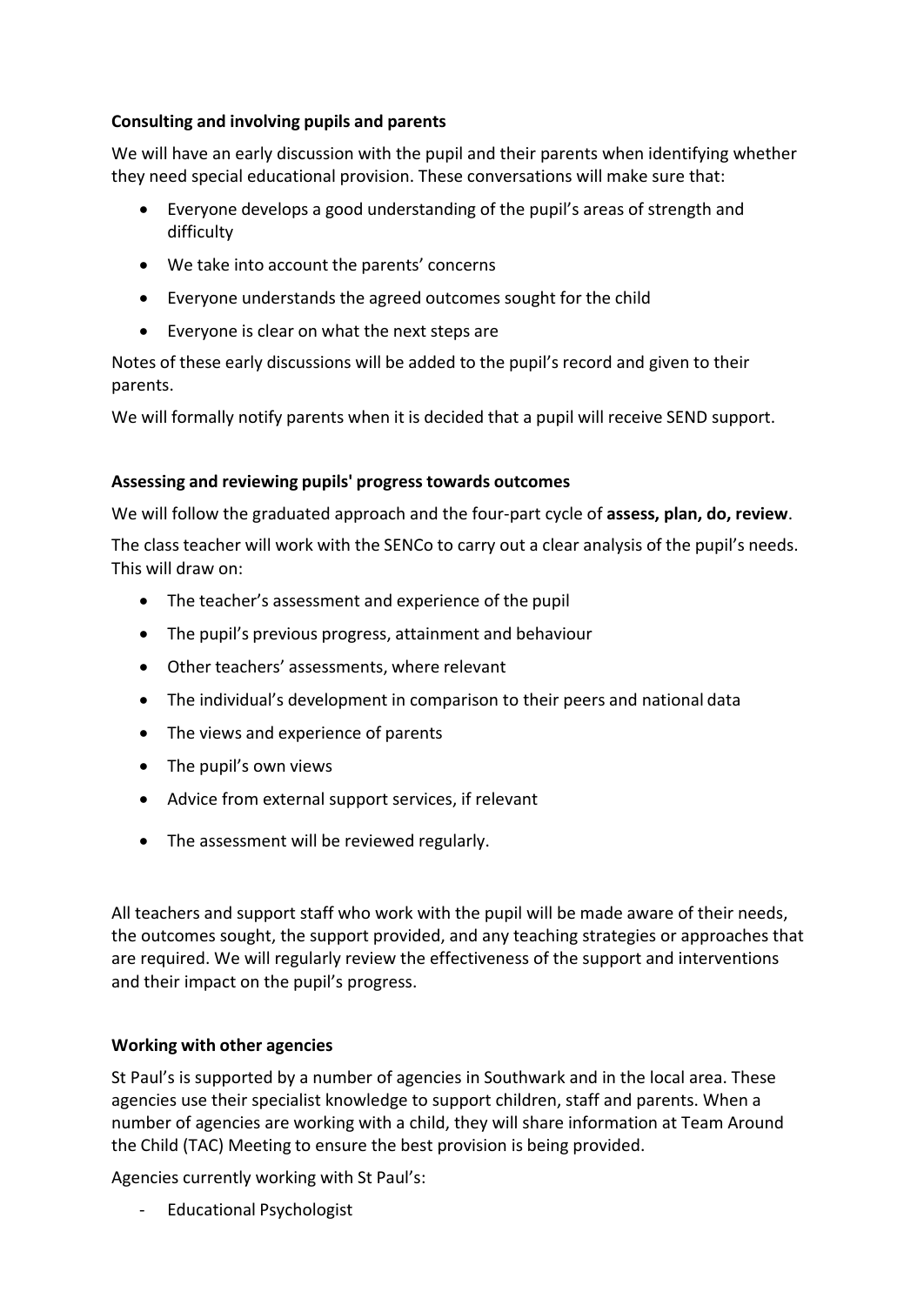- Autism Support Team
- Sunshine House Child Development Centre
- Speech and Language Therapy
- Play Therapy
- School Nurse
- Hearing Impaired & Sight impaired Advisory Teachers
- CAMHS (Child and Adolescent Mental Health Support)
- Summerhouse Pupil Referral Unit

#### **Supporting pupils moving between phases and preparing for new schools**

We will share information with the school or other setting the pupil is moving to:

EYFS to KS1: Reception children have directed play in the KS1 playground in the Summer termto ensure safe use of new equipment and boundaries for this area.

KS1 to KS2: There is an additional TA in this phase of the school to support children who may need it in moving to KS2, this may be behaviour and/or learning related

KS2 to KS3: Children in Year 6 have induction at their new secondary schools, for some this is one or two mornings and others a whole day.

Some children, where appropriate, may have a 'Transition Programme', which will includeadditional visits and a personalised information booklet, set for them at St Paul's by the SENCo. This is carried out on an individual basis.

#### **Our approach to teaching pupils with SEN**

Teachers are responsible and accountable for the progress and development of all the pupils in their class.

High quality teaching is our first step in responding to pupils who have SEN. This will be differentiated for individual pupils.

We will also provide the following interventions:

- Phonics
- Reading
- Math's
- Behavioural/Emotional Support
- English as an Additional Language
- Speech and Language

#### **Adaptations to the curriculum and learning environment**

We make the following adaptations to ensure all pupils' needs are met:

• Differentiating our curriculum to ensure all pupils are able to access it, for example, by grouping, 1:1 work, teaching style, content of the lesson, Active learning, etc.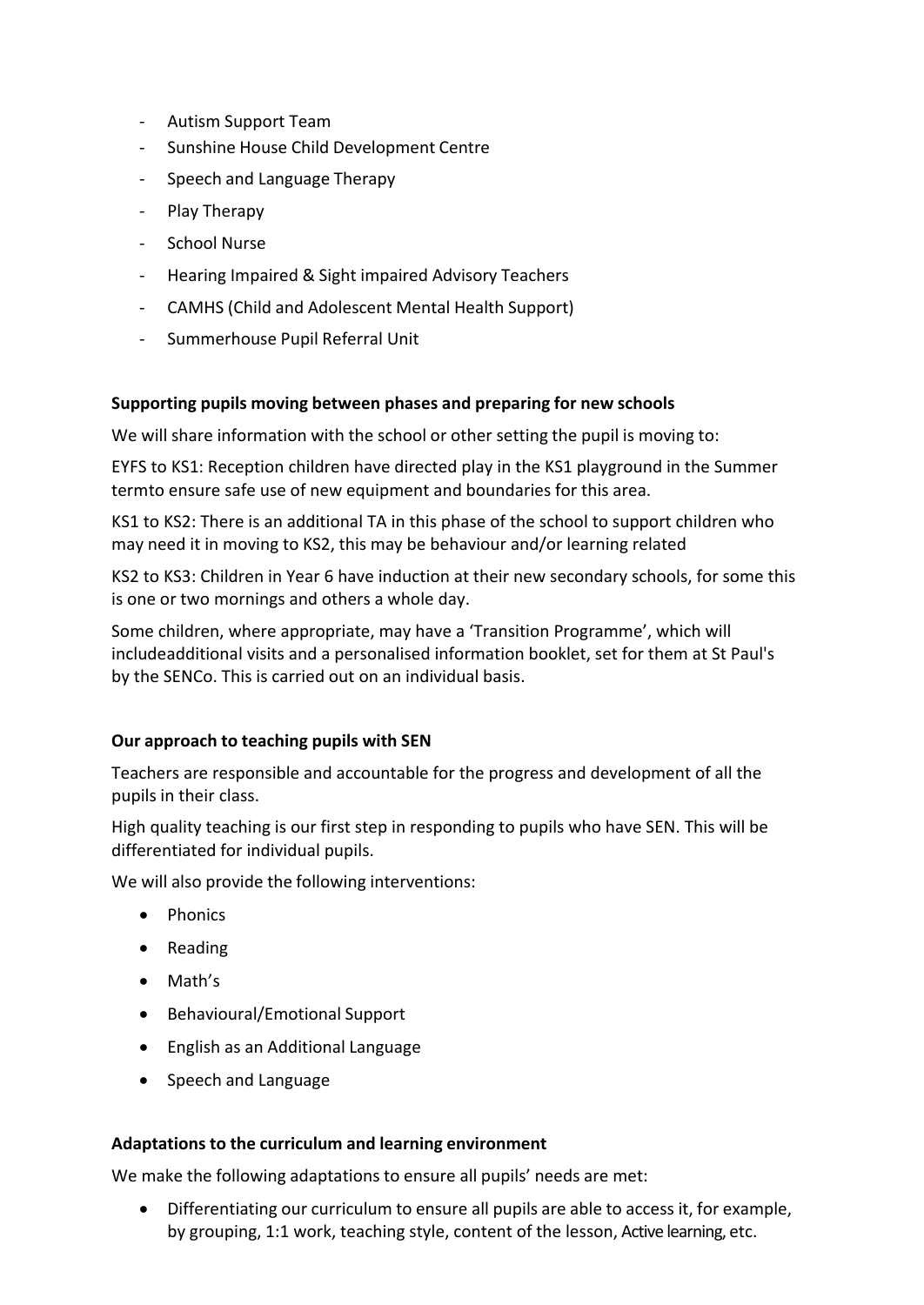- Adapting our resources and staffing
- Using recommended aids, such as wobble cushions, laptops, coloured overlays, visual timetables, fidgets, etc.
- Differentiating our teaching, for example, giving longer processing times, preteaching of key vocabulary, oral rehearsal, etc
- Dedicated 'Sensory room' designed specifically to help provide sensory experiences to support with 'self-regulation', manage anxiety, stress and sensory overload.

## **Additional support for learning**

We have a team of teaching assistants who are trained to deliver interventions and support pupils on a 1:1 basis and in small groups as necessary.

## **Expertise and training of staff**

Our Inclusion Lead and SENCo holds the SENCo Award qualification and has extensivee experience in this role. She has also worked as class teachers so well equipped with the knowledge and skills to support both staff and pupils.

#### **Evaluating the effectiveness of SEN provision**

We evaluate the effectiveness of provision for pupils with SEN by:

- Reviewing pupils' individual progress towards their targets each term
- Reviewing the impact of interventions after 6-8 weeks from a baseline.
- Using pupil questionnaires
- Monitoring by the SENCo
- Using provision maps to measure progress
- Holding annual reviews for pupils with EHC plans
- Holding TAC meetings to review actions for child

## **Enabling pupils with SEN to engage in activities available to those in the school who do not have SEN**

All of our extra-curricular activities and school visits are available to all our pupils, including our before-and after-school clubs. If deemed necessary, appropriate risk assessments would be carried out.

All pupils are encouraged to go on our Year 6 residential trip.

All pupils are encouraged to take part in sports day, school plays, special workshops, etc.

No pupil is ever excluded from taking part in these activities because of their SEN or disability.

#### **Support for improving emotional and social development**

Children with SEN are supported by our Learning Mentor and Play Therapist.